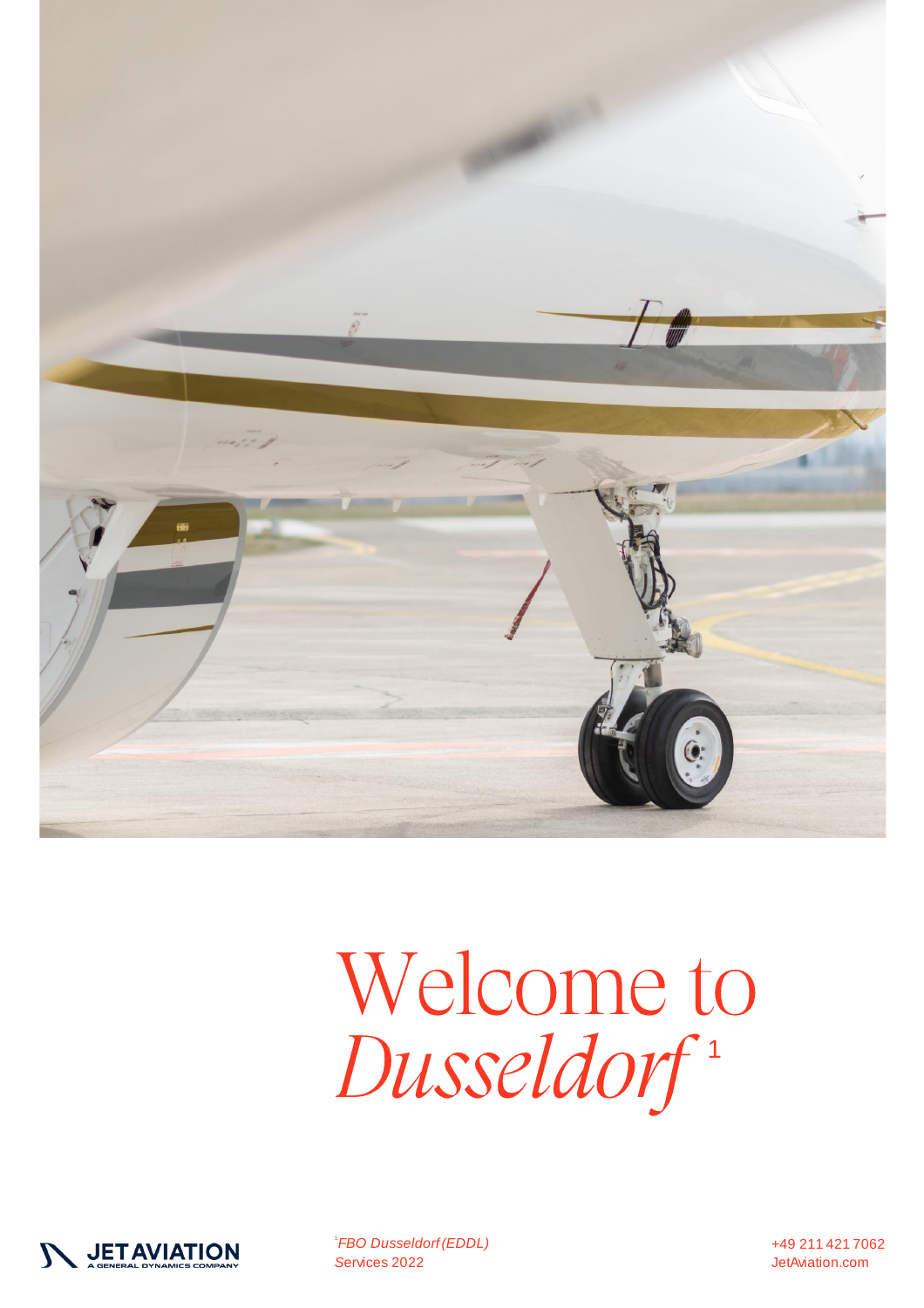![](_page_1_Picture_0.jpeg)

## This is what *seamless*<sup>1</sup> feels like

Our well-equipped FBO in Düsseldorf is the only FBO at the airport to offer executive lounges, conference room and crew lounge. In addition, we offer immigration and customs on site, as well as a range of passenger and crew amenities and additional aircraft services and ground support. The facility is certified IS-BAH Stage 2.

Member of Air Elite Network.

#### **Services**

- Executive Lounge
- Conference Rooms
- Crew Lounge
- Domestic & International Handling
- Ground Support Services
- Towing / Push-Back
- Hangarage
- De-Icing Arrangements
- Aircraft Refueling
- Cleaning Services (Interior & Exterior)
- Executive & Crew Transport
- Hotel Arrangements
- Immigration and Customs
- Limousine Service
- Catering Arrangements

![](_page_1_Picture_20.jpeg)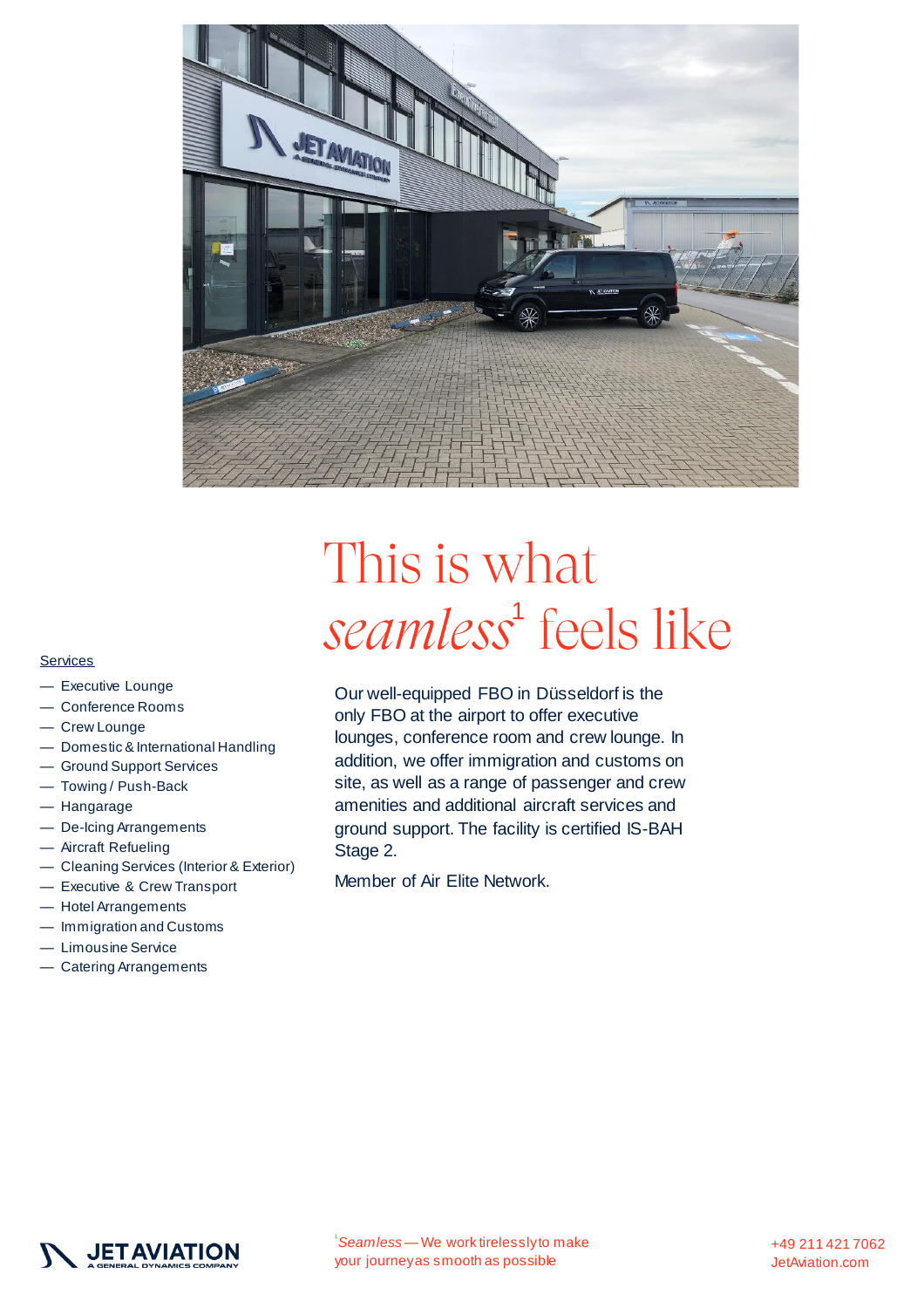![](_page_2_Picture_0.jpeg)

### Where flight is formed

#### **Our Location**

| Jet Aviation Services GmbH<br>Flughafenstrasse 60<br>DE — 40474 Düsseldorf<br>Germany |                                       |  |  |
|---------------------------------------------------------------------------------------|---------------------------------------|--|--|
| Phone                                                                                 |                                       |  |  |
| OPS:                                                                                  | +49 211 421 7062                      |  |  |
|                                                                                       | Front Desk: +49 211 421 79779         |  |  |
| Fax:                                                                                  | +49 211 421 7063                      |  |  |
| ARINC:<br>Email:                                                                      | 131,405 Mhz<br>dusfbo@jetaviation.com |  |  |

#### Hours of operation

Mon — Sun: 06:00 — 23:00 LT. Exceptions can be made upon request.

Prices are valid from January 01, 2022 and can be changed without prior notice.

#### Payment details

For payment of service and handling fees, we accept VISA, MasterCard, American Express and Maestro.

For payment of fuel services, please contact our Operations and ask for the accepted fuel contracts and cards.

A 3% Credit Card fee is applicable on the total invoice amount

All airport related fees, such as landingand take off charges are collected in the name and on behalf of Flughafen Düsseldorf GmbH, P.O. Box 300363, D-40474 Düsseldorf, VAT-ID: 199 351 523, according to the airport tariff regulation valid at the time of flight.

![](_page_2_Picture_12.jpeg)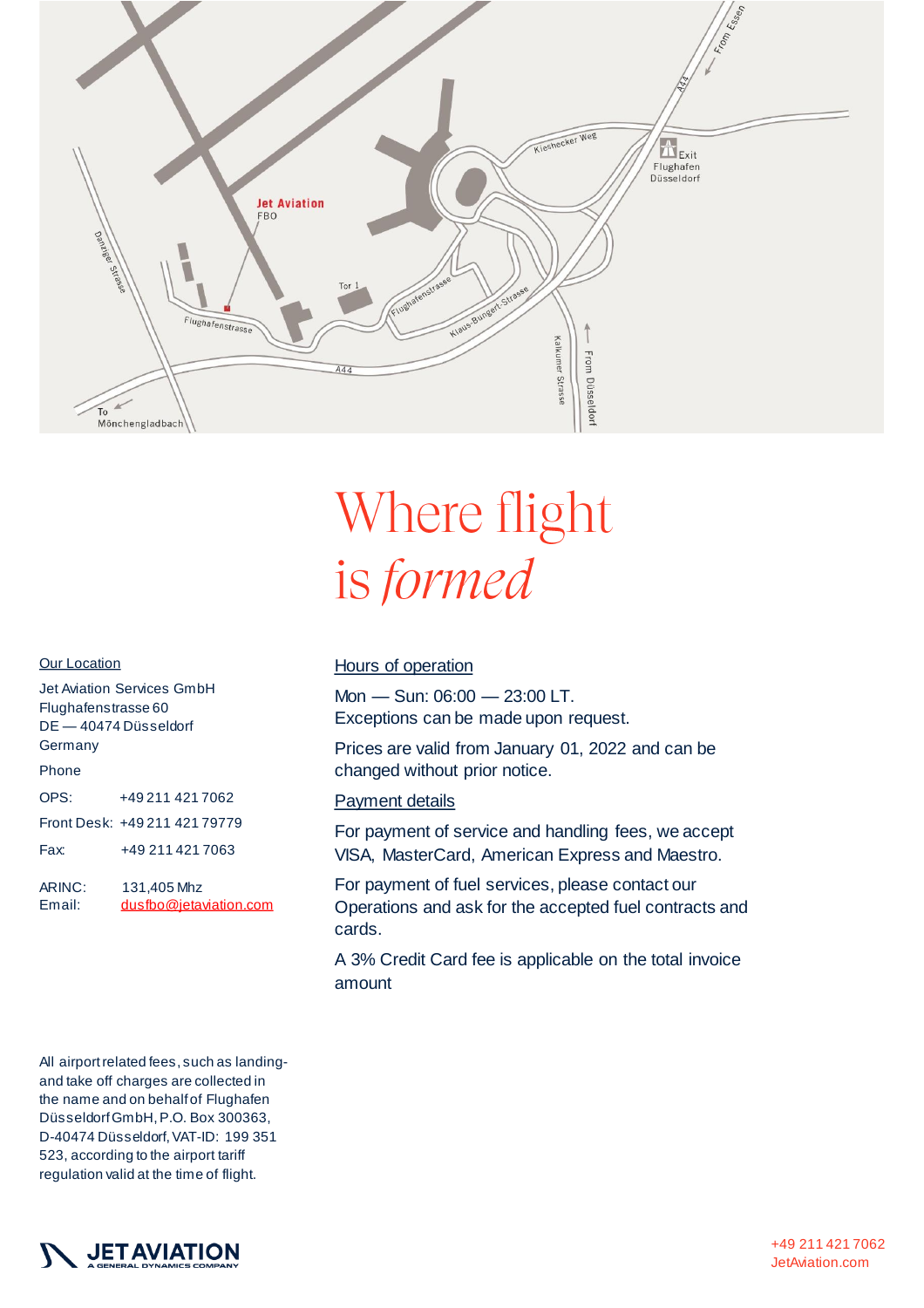FBO Dusseldorf Charges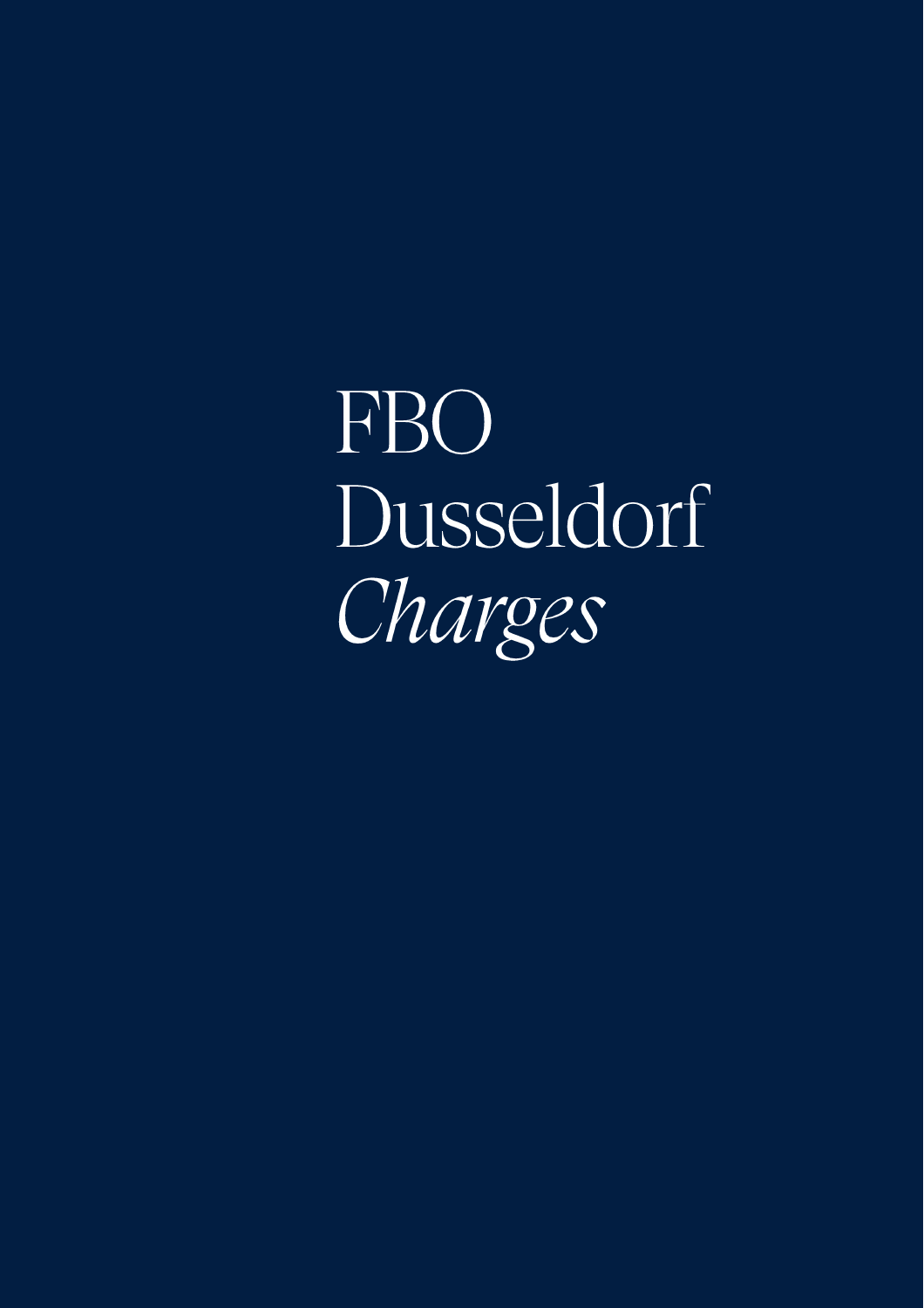## Charges

Mandatory Infrastructure Charges (MIC) are infrastructure fees applicable to all Business and General Aviation Flights at Dusseldorf International Airport.

| <b>MTOW</b>                   | <b>MIC (EURO per Landing)</b> |
|-------------------------------|-------------------------------|
| Up to / including 2 tons      | 21                            |
| Up to / including 3 tons      | 42                            |
| Up to $/$ including 5.69 tons | 137                           |
| Up to / including 10 tons     | 194                           |
| Up to / including 15 tons     | 428                           |
| Up to / including 20 tons     | 587                           |
| Up to / including 30 tons     | 775                           |
| Up to / including 50 tons     | 952                           |
| Above 50 tons                 | 1276                          |

The following services are included in the MIC:

#### Included:

- Follow Me GA Apron, apply to remove chocks
- Communication and information transmission with DFS
- Use of GA Apron
- Administrative charges
- One transportation per arrival / departure between aircraft and Executive Terminal
- Access to Public Lounge
- Access to Crew Lounge
- Tele brieifing / sel-briefing facilities
- Towing to fuel farm for re-fueling (GA Apron only)
- Category 1 aircraft waste disposal

![](_page_4_Picture_16.jpeg)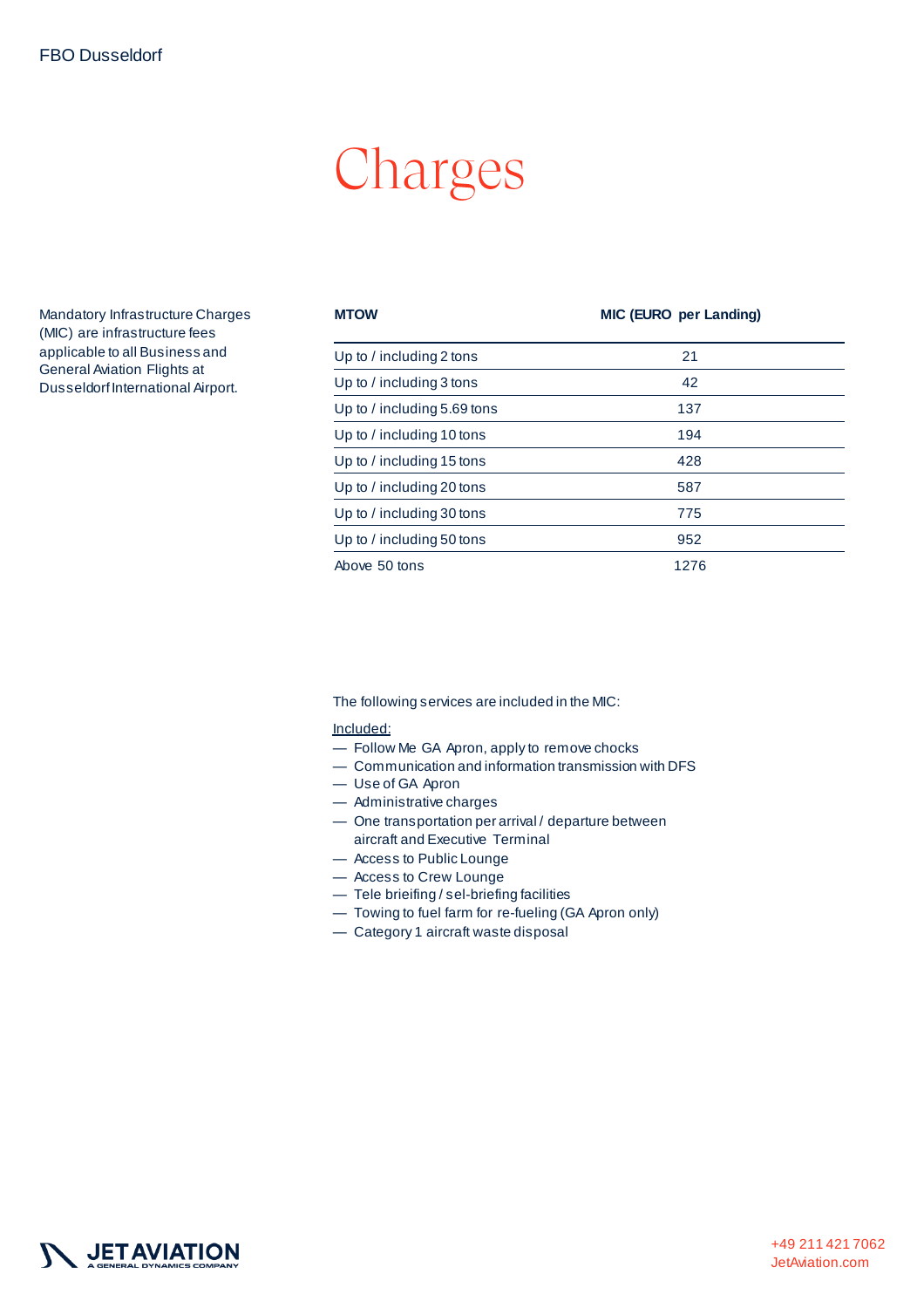## **Other Charges**

| <b>Charges</b>                                              | <b>EUR</b>             |  |
|-------------------------------------------------------------|------------------------|--|
| Extra Manpower — per hour (1 hour minimum)                  | 85                     |  |
| Nighttime Landing/Starting (between 23:00 and 06:00 LT) 200 |                        |  |
| Nighttime Fueling (between 23:00 and 06:00 LT)              | 200                    |  |
| Conference room - per hour                                  | 150                    |  |
| Executive Lounge - per hour                                 | 150                    |  |
| Car Parking — per calendar day                              | 34                     |  |
| Beverages (per person)                                      | 10                     |  |
| <b>Credit Card Fee</b>                                      | 3 % of total<br>amount |  |
| Any additional transportation between GAT & A/C             | 30                     |  |
| Landside or Airside transfer (as well for for immigration)  | 30                     |  |
| Safety Cones (mandatoryper turnaround                       | 55                     |  |
| Disbursement fees on 3 <sup>rd</sup> party invoices         | 12%                    |  |
| Airport taxes/concession fees                               | 12%                    |  |

We add a disbursement fee on 3rd party invoices concerning services or fees paid on your behalf, with exception of airport infrastructure fees (e.g. landing fees, parking fees).

All airport related fees , such as landing- and take off charges are collected in the name and on behalf of Flughafen Düsseldorf GmbH, P.O. Box 300363, D-40474 Düsseldorf, VAT-ID:119 351 523, according to the airport tariff regulations valid at the time of flight. All mentioned charges are due ten days payable to Jet Aviation Services GmbH. All times stated are local times.

![](_page_5_Picture_5.jpeg)